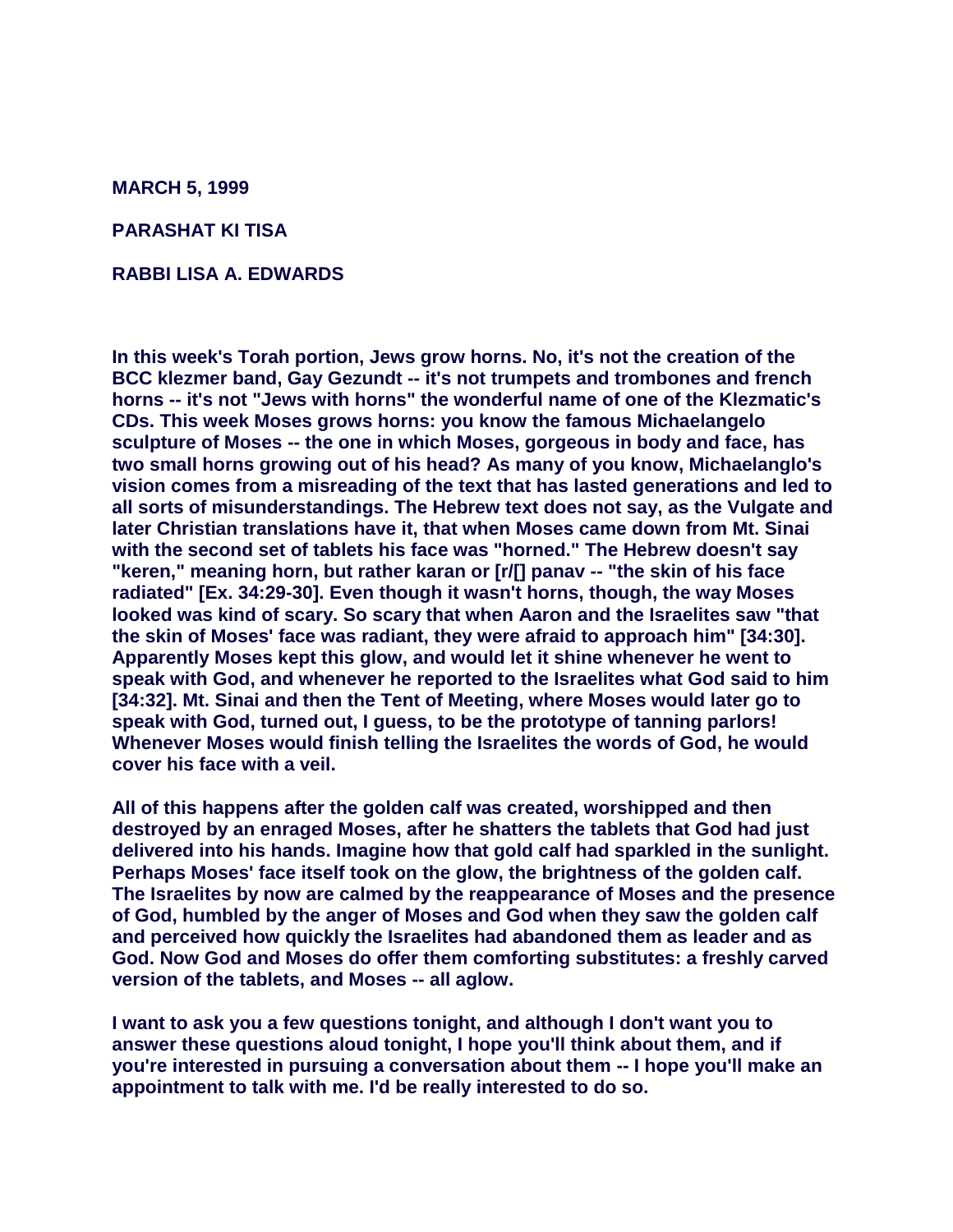**So here are the questions: is there any place for God in your life? If so, where? How do you include God in your day-to-day, or even your Shabbat-to-Shabbat life?**

**If you answered "yes" to the first question: is there any place for God in your life? . . . Then, think about this also, is there any place or time when God has been/or is absent from your life? What does it take for you to know God is present in your life? in the world?**

**And if you answered "no" to that first question: is there any place for God in your life? . . . Why not? What takes up the space that God might like to occupy?**

**A couple of weeks ago when a group of us were in Costa Mesa for the UAHC regional conference, we studied with Dr. Carol Ochs, a professor of Jewish thought and spiritiuality at Hebrew Union college in NY. Dr. Ochs made reference to the research work of a colleague of hers who studies people's understanding of God. Many people, maybe even most -- I don't remember the statistics -- form a view of God by the time they are around 6 years old. Interestingly, they really never change that view -- God, for them, is whatever their unsophisticated 6 year old mind envisioned, loosely based on whatever figures of authority they are familiar with at age 6: parents, police officers, teachers, etc. Then they -- should we say, "we"? -- put the image away and pull it out again only in crisis times of our life, when suddenly we feel a need for God in our lives. But what do we have when we reach for that God of ours? Something, Dr. Ochs, says, something as fleabitten, raggedy, and uncomforting as the teddy bear we had at age 6 may be to us so many years later, as adults. Now maybe some of you find comfort in that teddy bear that's losing its stuffing, but not most of us probably. We might smile at that bear, we might even still love it, but it's not really who we want to hug in tough times. With what else in our lives do we settle for our six year old view of things? Not much.**

**"It's really not good that you're not a kid," Eli (age 4) said to his mother,Fran, the other day, "because you just don't understand me." At the time he said this Eli was trying to throw a water balloon into a fan. Kids and adults do have very different visions of things -- as well they should, even if it makes understanding one another difficult. So shouldn't we be eager to move beyond our childhood understanding of God?**

**Of course some of you might argue, some argued at Torah study last night, that our childlike view of God comes largely from the God we read of in Torah. God Godself doesn't seem all that sophisticated in some of the Torah stories. Take the golden calf story we read of this week. God is so hurt and angry (and then so is Moses) at the Israelites who seem to lose faith so quickly. In a matter of a mere forty days without God and Moses in their face, they're ready to move on to another leader and another god -- and not just any god, but a golden calf, for goodness sake -- an inanimate idol -- the epitome of all God has tried to get them**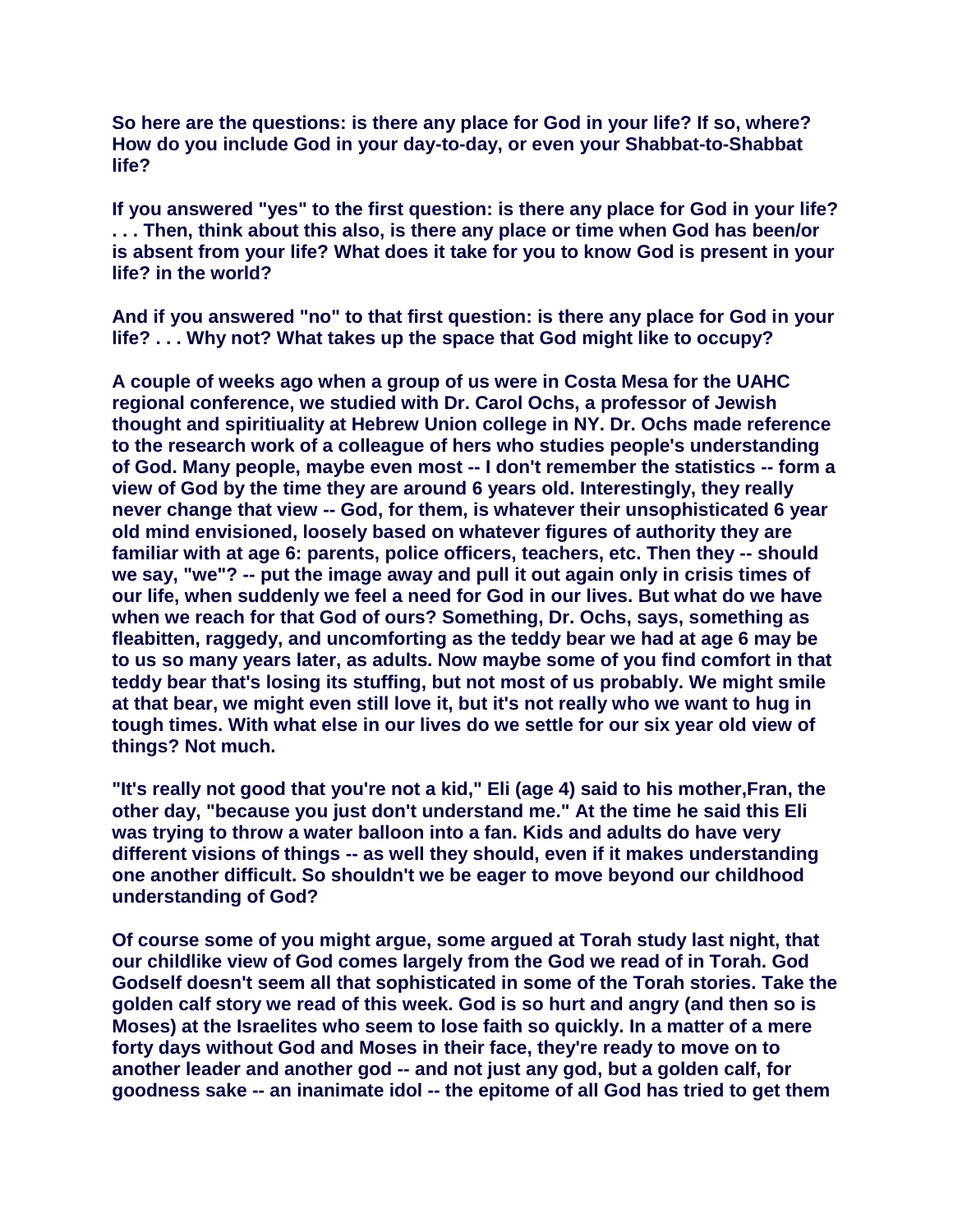## **to turn away from.**

**It didn't work too well, this plan by God, to take Moses off and explain everything to him so that he could explain everything to us. While God and Moses were off communing together on top of Mt. Sinai, the Israelites panicked down there at the foot of Mt. Sinai, and left their good intentions in the dust. While God was describing to Moses what Shabbat should be -- in terms so familiar to us because we recite those same words in the V'shamru prayer every Friday night -- the Israelites are doing the opposite of taking shabbat, instead of seeking rest, instead of remembering creation, they move faster and faster, act without giving it any thought at all, working themselves into a frenzy instead of "stopping to breathe."**

**Easy to do, isn't it? Work yourself into a frenzy, I mean, forget about the possibilities of shabbat, of stopping to rest, of contemplating God or your relationship to God. It's easier to panic, to get anxious, to drag out an old teddy bear and find it wanting. By the end of the this story -- after the calf is destroyed, the rebels punished, the rebellion put down; after lots of death and destruction actually, after some order is finally restored, even Moses seems to catch a bit of the anxiety bug. "If your presence does not go (with us), do not bring us up from here! For wherein, afterall, is it to be known that I have found favor in Your eyes, I and Your people? Is it not precisely in that you go with us, and that we are distinct, I and your people, from every peole that is on the face of the earth?" [mostly Fox, 33:15-16] Moses asks God if he could take a look -- at God that is, and God agrees to it -- I will show you my Glory, says God, but not My face. And Moses follows God's instruction, stationing himself in the cleft of a rock from which he sees the glory of God pass by [33:20-34:1f].**

**What has changed? God is there in all God's glory; and Moses himself radiates with the nearness of God. No longer are God and Moses distant, up some mountain, out of sight if not out of mind. No longer are the people alone. When they want to be inspired, they have only to remember the face of Moses, beneath the veil, the light of God radiating out from a human face. Who needs to see God face-to-face when you have Moses all lit up, a reminder of God's glory?** 

**It's interesting to read this portion, as we do so often, in the week of Purim, the week when we also read the Book of Esther, one of only two books of the Bible that does not even mention God, let alone God's glory. One might argue that the story of Purim offers a more adult, less "teddy bear" understanding of God. For in the Purim story the Jews manage to save themselves and defeat their enemies on their own, without direct intervention from God. It seems, perhaps, more like real life, where we seldom see people glow with the glory of God, let alone see God's Glory on its own. And yet, what do we do with the Purim story? We make fun out of it. We dress up in silly costumes and parody the story. We make it into kids's stuff -- fluff -- the stuffing of a teddy bear. Maybe the absence of God in this story makes us too nervous to take it all seriously. Or maybe the Jews behaviour --**